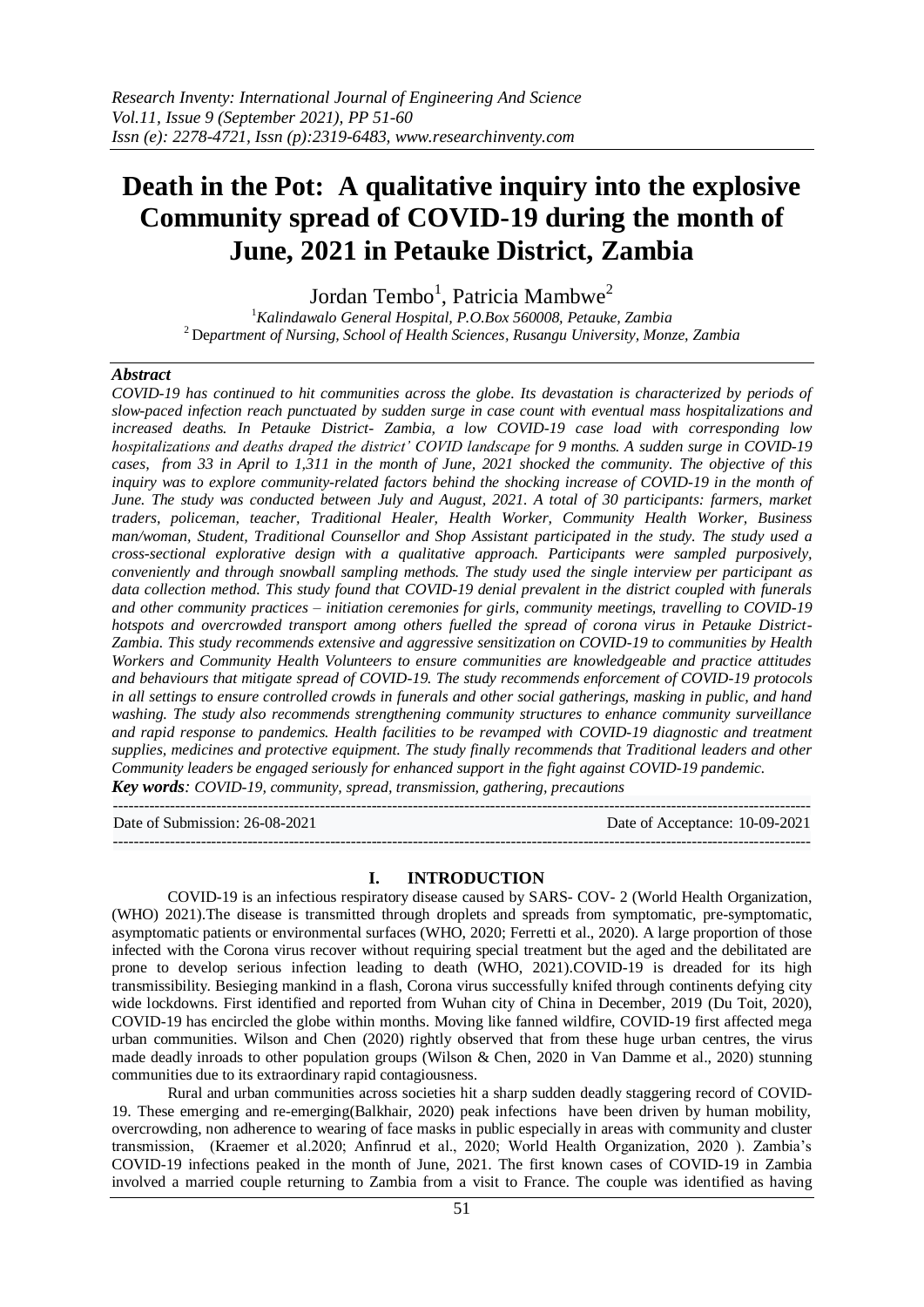suspected COVID-19 on March 18, 2020, and tested for COVID-19 after developing respiratory symptoms during the 14-day monitoring period (Chipimo et al., 2020:1). By 28<sup>th</sup> of April, 2020, Zambia recorded the first 100 confirmed cases of COVID-19 (Chipimo et al., 2020:1). These cluster of cases were mostly localized in Lusaka and Kafue after which corona virus picked up pace resulting in a 'nationwide spread of the virus' (Oyeranti & Sokeye 2020:4). What followed was a surge of cases around the country. Initial spread of COVID-19 in Zambia 'was mainly driven by imported cases after which community transmissions prevailed' (Azzia et al., 2020:12). Community transmission means that the epidemic has become so across-the-board that it becomes arduous to establish the chain of infection (Chauhan et al., 2020). Community transmission or spread was the cause for the sudden surge in hospitalizations and deaths during the month of June, 2021. The country's COVID-19 positivity rate of 2-3% for the month of April (UNDP, 2021) rose to 28% in June 2021(ZNPHI, 2021). This meant a rise from 119 at the start of the month of April, 2021 to 3,594 on 22nd June, 2021(ZNPHI, 2021) reaching the country's Corona virus peak. Clearly, it was from almost being out of the woods to a situation of Public Health Emergency. The rising cases recorded in Zambia were a serious marker and footprint that COVID-19 had driven the anvil of its presence into the ground and that Zambia was now engaged in an existential fight against a global invisible enemy that had left other hard-hit nations totally bungled due to squeezed health care delivery system following mass hospitalizations and deaths.

Public Health measures instituted to reduce community spread in Zambia included: limiting the number of attendees at funerals and other social gatherings- a maximum of 50 in attendance coupled with mandatory masking up in public places, social distancing and community sensitization (ZNPH,2021; Jaja et al., 2020; Li et al., 2021). In Petauke District, a rural town on the eastern part of Zambia with a population of 256,000 people (Petauke District Health Office, 2020), recorded its first confirmed case of COVID-19 on the 8<sup>th</sup> of September, 2020. The index case involved an indigenous male aged 66years, a citizen of Petauke district-Zambia returning from South Africa. The case manifested mild symptoms of fever, dry cough, and tiredness while in Lusaka where he had stopped over to rest. His symptoms and history of travelling to a country already ravaged by COVID-19 coupled with his stopover in Lusaka (capital city of Zambia)- at that time a Corona virus hotspot in the country, offered a prescriptive guidance for a COVID-19 test at the local hospital in Petauke. The COVID-19 swab was couriered to Lusaka for Polymerase Chain Reaction (PCR) Test. Slow paced isolated COVID-19 cases continued to penetrate Petauke. The cases were mainly imports from Lusaka and could have served as a warning signal to the community of something worse to come. A horrific sharp rise in the COVID-19 case count in Petauke was experienced during the month of June, 2021. While June signalled the start of winter-season in Zambia with expected surge in the COVID-19 case count but the spike was stunning. A comparative analysis of COVID-19 cases for Petauke district for April and June showed a wider and devastatingly high margin with April at 33 while June at 1,311. The Corona virus case load curve sharply hit the highest point of monthly frequency for the district. What made the COVID-19 case count reach an inflection point? The objective of this study was to explore community-led factors behind the explosive surge of COVID-19 cases in the month of June, 2021 in Petauke District, Zambia.

|                          | Table 1. A comparative analysis of confirmed cases of COVID-19 between April and June 2021 in |
|--------------------------|-----------------------------------------------------------------------------------------------|
| Petauke district. Zambia |                                                                                               |

| <b>MONTH</b> | NUMBER OF POSITIVE COVID-19 CASES |
|--------------|-----------------------------------|
| APRIL        | JJ.                               |
| <b>JUNE</b>  | 1.311                             |

# **SIGNIFICANCE OF THE STUDY**

The findings of this study will help reset the level of aggression at which COVID-19 sensitization is conducted by Health Workers to match with the prevailing community super spreader practices.

Findings of this study will also assist policy makers to strengthen policies towards the prevention of COVID-19 spread in rural areas.

# **II. METHODOLOGY**

The study used a cross-sectional explorative design. A qualitative inquiry was used for collection of rich in-depth data. The study was conducted between July and August, 2021. Creswell (1998) suggested the range of 20-30 participants to be sufficient for an interview-study. This study used 30 participants gendered into 12 males and 18 females. The study used two sampling methods: purposive and convenient sampling methods. Purposive sampling was used for sourcing participants operating in crowded places -bus stations, taxi ranks, markets, migratory market sites. Purposive sampling method was also used to recruit community leaders: traditional leaders- village headmen and Residential Section Chairmen, religious leaders and Traditional Healers. The study used convenient sampling to enroll participants met outside crowded shops and shopping mall.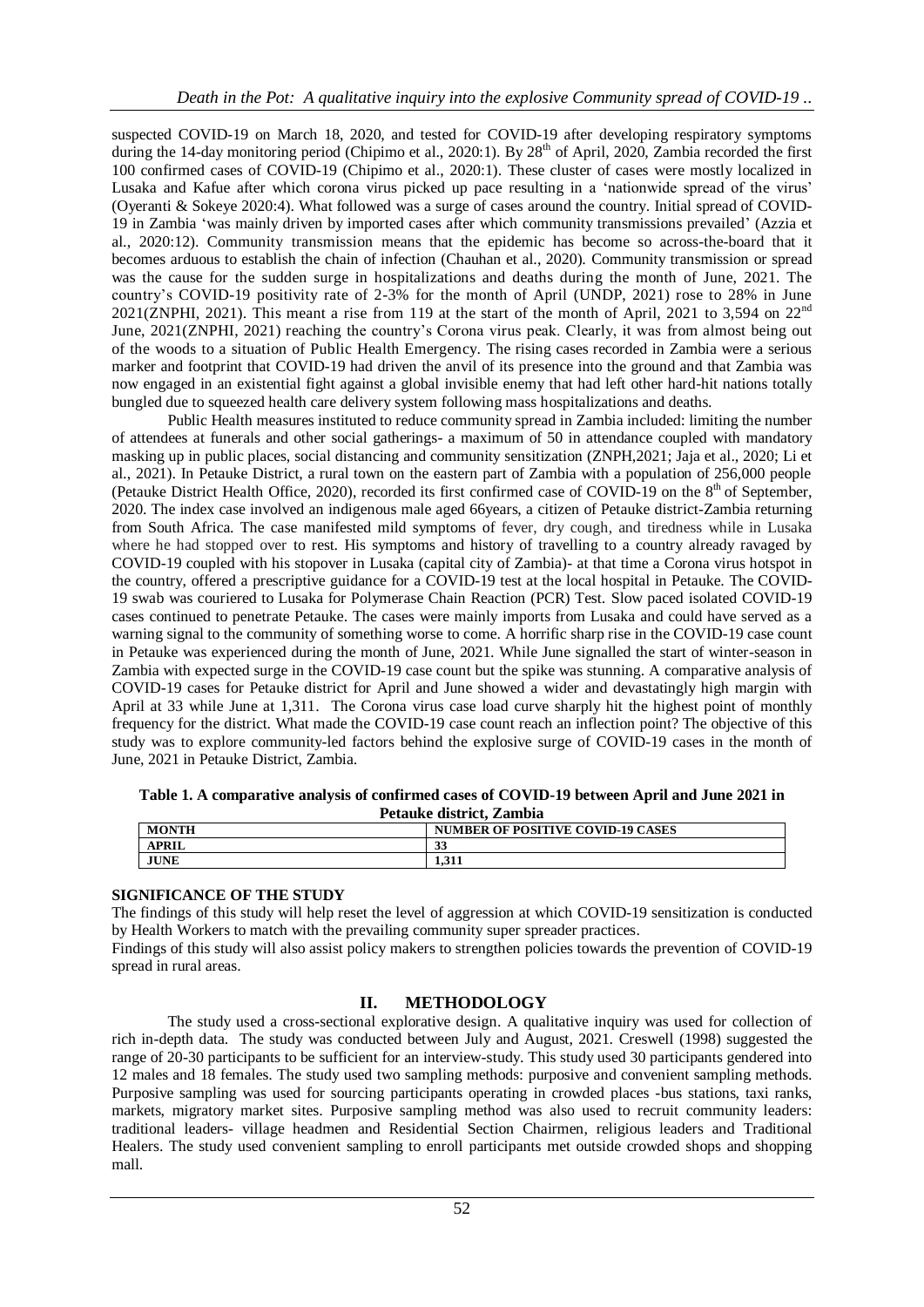It is worth noting that some participants linked researchers to other participants whom they thought had additional information. Linkage was done through sharing of contact numbers and facilitation of appointments. Participation was voluntary. Written consent was obtained from literate participants met face to face while the rest gave verbal consent. Participants' ages of between 18years and 60years provided a tapestry of perspectives. Single-interview-per-participant data collection method was used. Interviews were conducted either in a face to face situation or on phone. Face to face interviews were conducted while observing all COVID-19 guidelinesmasking, physical distancing and hand washing. Anonymity was assured as participants' used numbers and not names. Each interview took 15minutes. Interviews were guided by an interview guide. Permission was granted to record conversations but to delete immediately after data analysis. After explaining the purpose of the study, interviews began with collection of participants' demographic data then proceeded to area specific explanatory questions. At the end of each interview, researchers re-played audio files for participants to verify, correct or add information. For data analysis, recorded audio files were played repeatedly for researchers' familiarization of the recorded interviews. Qualitative data was analyzed through thematic analysis. The authors used thematic analysis for the purpose of 'generating new insights' (Braun & Clarke, 2006:77-101) as no similar study had been conducted in Zambia. Data analysis followed a six-phase approach as outlined by Braun & Clarke (2012) namely familiarising oneself with the data, generating initial codes, searching for themes, reviewing potential themes, defining and naming themes and producing report.

| raoic 1. Demographic enaracteristics or participants<br><b>VARIABLE</b><br><b>PARAMETRE</b> |                      |                |                            |                |  |
|---------------------------------------------------------------------------------------------|----------------------|----------------|----------------------------|----------------|--|
| Gender                                                                                      | Male                 |                | Female                     |                |  |
|                                                                                             |                      | 12             |                            | 18             |  |
|                                                                                             |                      |                |                            |                |  |
| Age                                                                                         | $18 - 22$            | $\mathbf{1}$   | $18 - 22$                  | $\overline{3}$ |  |
|                                                                                             | $23 - 27$            | $\overline{2}$ | 23-27                      | 3              |  |
|                                                                                             |                      |                | 28-32                      | 3              |  |
|                                                                                             | 28-32                | 3              |                            |                |  |
|                                                                                             |                      |                | 33-37                      | 3              |  |
|                                                                                             | 33-37                | $\overline{2}$ |                            |                |  |
|                                                                                             |                      |                | 38-42                      | 4              |  |
|                                                                                             | 38-42                | $\overline{2}$ |                            |                |  |
|                                                                                             |                      |                | 43 and above               | $\overline{2}$ |  |
|                                                                                             | 43 and above         | $\overline{2}$ |                            |                |  |
|                                                                                             |                      |                |                            |                |  |
| <b>Marital Status</b>                                                                       | Single               | $\overline{3}$ | Single                     | $\overline{4}$ |  |
|                                                                                             | Married              | 9              | Married                    | 14             |  |
| <b>Occupation</b>                                                                           | Farmer               | $\overline{4}$ | Farmer                     | $\overline{3}$ |  |
|                                                                                             | Taxi/bus driver      | $\overline{2}$ | Businesswoman              | 6              |  |
|                                                                                             | Business man         | 3              | Shop assistant             | $\overline{c}$ |  |
|                                                                                             | Police Officer       | $\mathbf{1}$   | Community Health Volunteer | $\overline{c}$ |  |
|                                                                                             | Teacher              | $\mathbf{1}$   | TraditionalCounselors      | $\overline{c}$ |  |
|                                                                                             | <b>Health Worker</b> | $\mathbf{1}$   | Bartender                  | $\mathbf{1}$   |  |
|                                                                                             |                      |                | Teacher                    | $\overline{2}$ |  |
|                                                                                             |                      |                |                            |                |  |
|                                                                                             |                      |                |                            |                |  |
|                                                                                             |                      |                |                            |                |  |
|                                                                                             |                      |                |                            |                |  |
|                                                                                             |                      |                |                            |                |  |
| Level of education                                                                          | No education         | 3              | No education               | $\overline{4}$ |  |
|                                                                                             | Grade 1to 7          | 3              | Grade 1to 7                | 3              |  |
|                                                                                             | G8 to 9              | $\mathbf{1}$   | G8 to 9                    | 3              |  |
|                                                                                             | G10 to 12            | 3              | G10 to 12                  | $\overline{4}$ |  |
|                                                                                             | Certificate          | $\mathbf{1}$   | Certificate                | $\mathbf{1}$   |  |
|                                                                                             | Diploma              | $\mathbf{1}$   | Diploma                    | $\overline{c}$ |  |
|                                                                                             | Degree               | $\mathbf{0}$   | Degree                     | $\mathbf{1}$   |  |

**III. RESULTS Table 1. Demographic characteristics of participants**

# **What do you know about transmission, symptoms and prevention of COVID-19?**

This question was meant to gain understanding of the community's level of awareness on transmission, symptoms and prevention of COVID-19. Participants in the urban area expressed a greater level of awareness. Urbanites' superior level of awareness could be attributed to easy access to television, radio, Health Worker and municipal council messaging. A female participant met outside the shops, a teacher and a resident of a low density urban area explained: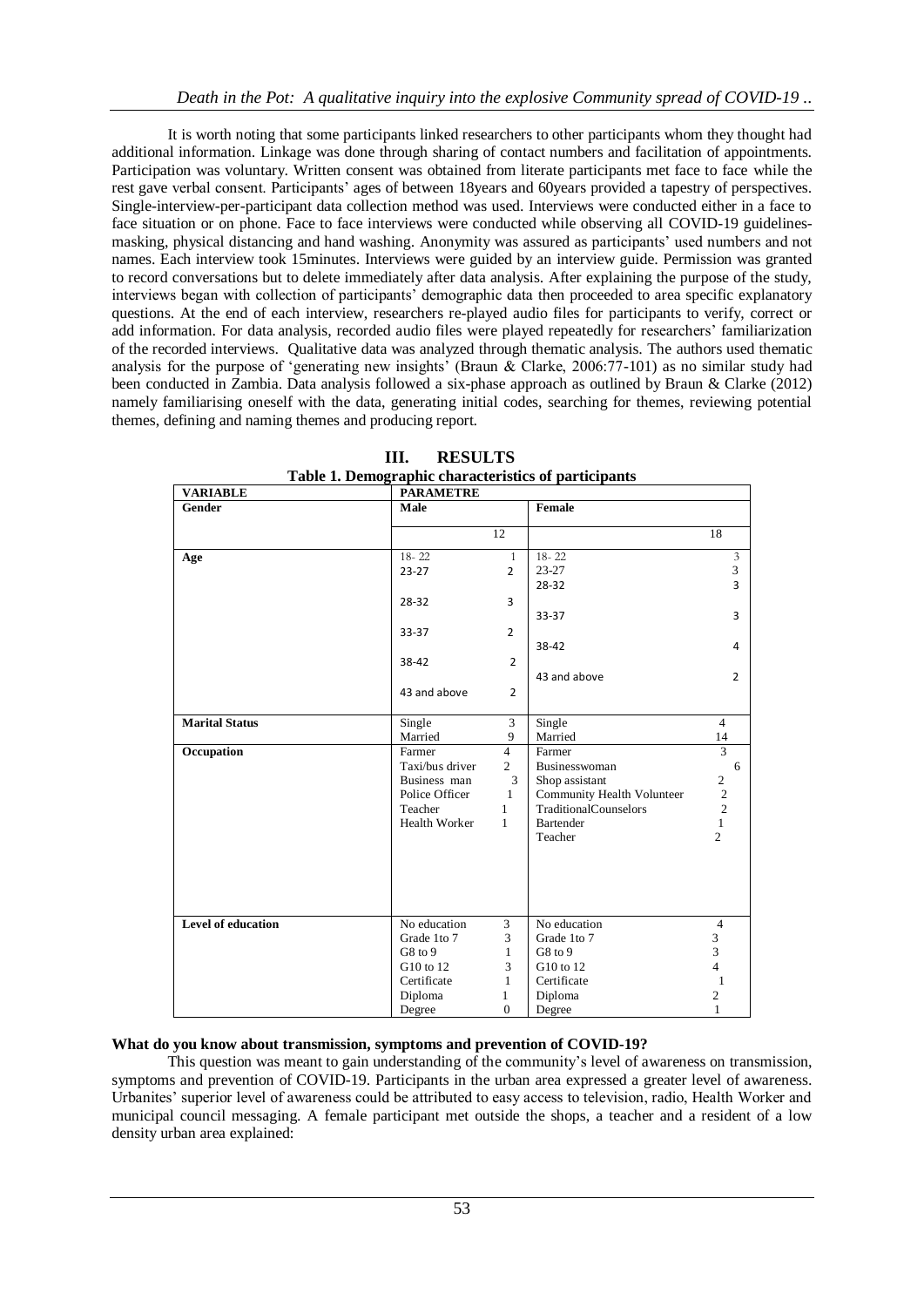'COVID-19 is spread through contact. It manifests through fever, cough, sneezing and it's prevented through observing social distancing, regular washing of hands and wearing of face masks', (Female participant resident of Petauke urban).

A male participant who introduced himself as a Police Officer stated that: 'COVID-19 originated from China and has spread all over world through contact with people who are infected as well as touching contaminated surfaces. We can protect ourselves from getting COVID-19 by physical distancing, hand washing or sanitizing, masking up and staying at home' (Male participant).

One business owner, a holder of a Diploma in Business explained that 'COVID-19 is transmitted from person to person through coughing, sneezing, singing, shouting or contact with contaminated money' (Male participant).

When asked where they got COVID-19 information, participants cited the television, radio, posters, flyers, from friends, health workers, and the church.

Responses from participants recruited from villages were shocking. They demonstrated a low level of awareness as expressed by one farmer, 'people in the village know that there is nothing new about coughing, sneezing, and joint pains or fever and chills. The only new thing is the word Corona which they have added to instil fear in us' (Male participant in the village).

Another farmer reported, 'I do not know how Corona is transmitted but I heard that we have to wear a *thomu* – mask in public' (Male participant).

At another village, one farmer explained that 'COVID-19 is a disease blowing in the wind, *cikati khu khu* (when it blows) it triggers coughing, sneezing and a feeling of unwellness,' (Male participant).

A certain small scale business lady said, 'what I heard was that only those with high BP (Blood Pressure) suffer from Corona and when they contract the virus they have difficulties in breathing' (Female participant).

Another female participant said: 'What I know about corona is that health facilities want everyone to wear a face mask' (Female participant).

#### **How do you describe the COVID-19 situation in your community during the month of June, 2021?**

This question was intended to investigate the general COVID-19 situation in communities within Petauke District during the month of June, 2021. Urban and surprisingly rural participants described a situation of increased COVID-19 related illnesses and deaths in their communities. One female participant in the Central Business District observed: 'If it's not a family member then it's a neighbour or a church mate or just someone you know you they have been diagnose with Corona virus' (Female participant). A male participant also residing within the urban portion of Petauke sighed, 'I regard the month of June to be the darkest month for Petauke district because of numerous COVID-19 deaths. *Kula ku msalema* village (at the graveyard) we could notice endless convoys of vehicles bringing bodies for burial. Grave diggers were overwhelmed' (Male participant). Participants from villages also described an appalling situation characterized by villagers getting sick and dying of 'malaria-like illness'. One head man lamented, 'in my village several people became ill and complained of cough, sneezing, fever and chills. I can tell you others even died. We thought it was *cifelu ca maleliya* (an outbreak of malaria) burning through our village because *mwezi uliye nkhale bwino* (the moon was not well positioned) (Male participant).

#### **What do you think led to increased cases of COVID-19 in Petauke District during the month of June, 2021?**

This question aimed at investigating factors behind community spread of COVID-19 in Petauke District. Participants explained that the community's attitude towards COVID-19 was characterized by vehement denial of its existence. Even after COVID-19 emerged on the local community's horizon through the recorded primary cases the widespread belief was that the tipping point would never come. 'There were COVID-19 deniers everywhere in Petauke. They denied its existence. Those who accepted that COVID-19 existed; they labelled it as the disease for whites and the black elite' (Male participant). Participants added that COVID-19 denialism ran deep that the community disregarded COVID-19 precautions setting a stage for disaster. The prevailing indifference to COVID-19 guidelines obscured the community's serious preparation against the impending new COVID-19 wave. One participant who introduced himself as a Health Worker explained: 'we could go round in markets and bars to distribute face masks and to sensitize people to adopt COVID-19 cautious behaviours but the response was listless. Casual intermixing continued as if COVID-19 was not real' (Male participant).

From participants' responses the following themes emerged- funerals attended by uncontrolled crowds, initiation ceremonies, mobile markets, non-compliance to masking, community meetings, home management of confirmed COVID-19 cases, traditional healers' admission wards and overcrowded transport.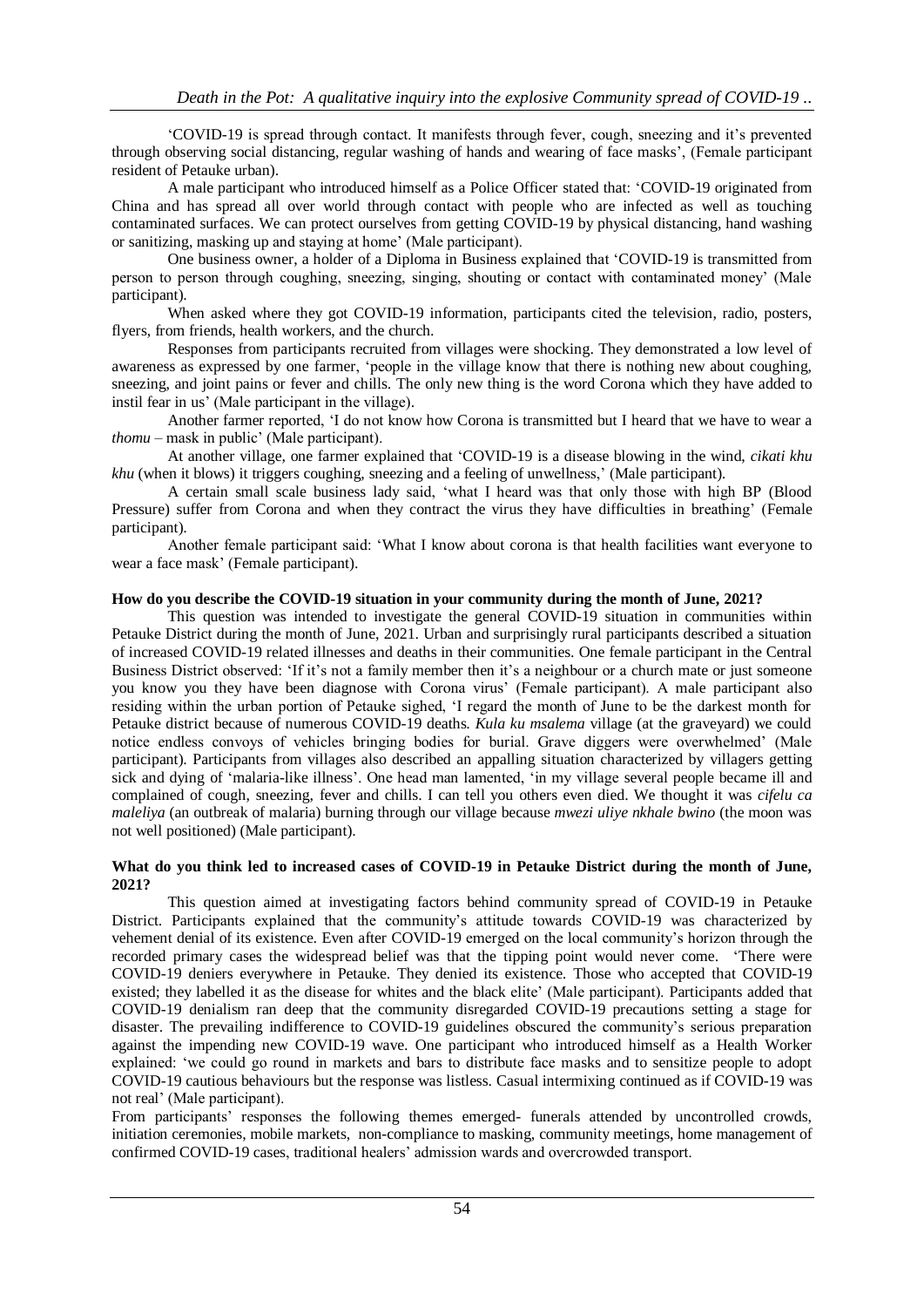# **i. Funerals attended by crowds**

Public Health Guidelines enacted in June, 2021 state that funerals are to be attended by a controlled crowd of 50 people. According to responses from participants, funerals in Petauke District attracted big gatherings of more than 200 to 300 people. Funerals involving high profile community leaders such as chiefs, indunas, head men, church leaders and others attracted throngs of 500 to a thousand plus people fueling the spread of the corona virus. Bigger congregations coalesced together interacting at close range were the perfect storm for corona virus explosion in the community. Participants explained that it was in their culture to mourn the dead as a community- as a congregate, as a huge assembly and not as a small group. They cited ancient wise sayings: *maliro ni kulirana* (funerals are for grieving together), *caona mzako capita maba cili pa iwe* (the tragedy that befalls your neighbour today, is past, tomorrow it shall face you). One head man shared the following: 'When death occurs in the village we grieve together. Our ancient men said one finger cannot crush a louse. Funerals require team work otherwise it gets unbearably heavy for the mourner' (Male Participant).

The same scenario applied to urban funerals. A section chairman of one of the residential compounds explained, 'what determines the number of people attending a funeral is the deceased's social status, availability of food and transport. The more renowned the deceased, and the more the food and transport the larger the number of people attending the funeral' (Male participant). One significant aspect recurring through the responses was that during funerals, it was difficult for people to adhere to strict physical distancing whether at the funeral house, in the vehicles enroute for burial and at the cemetery. Only a small proportion of people masked up while a large proportion would be without masks. One business woman in the Central Business District explained, 'crowds attend funerals but few wear masks and social distancing is never adhered to' (Female participant). Participants explained that restriction of funeral attendees applied to a still birth and not an adult. Adults needed a heroic send off in death. One head man narrated: 'it is not a sign of respect for a dead adult if very few people attend their funeral. Fewer numbers are for burying a dog and not a human being. The larger the gathering the greater the respect for the dead' (Male participant). Asked what his views were over corona virus and restriction of attendance of funerals, the head man said, 'corona virus has come to disrupt our culture' (Male participant). One female participant at one of the villages narrated, 'funerals that attract crowds are those where chickens and cattle are slaughtered in bulk' (Female participant).

## **ii. Initiation ceremonies**

In Petauke district- Zambia, initiation ceremonies are part of the wider community indoor social gathering that pull in women from all quarters. To ensure strict privacy, a hut with one or no window is chosen and the door is strictly closed or kept slightly ajar to prevent any man or boy from peeping. This results in crowding without physical distancing. Crowding where occupants smell each other's breath. This tragic social coalescing is made worse by loud singing, loud laughter, shouting, ululating, joyful coughing and sneezing. These voluntary and involuntary mechanisms project corona virus laden-droplets from an infected person(s) into the already poorly ventilated environment. It is from the same congested and contaminated environment that the rest of the women inhale deeply. Participants explained that initiation ceremonies for girls usually begin during the month of June. One head man proudly explained. 'Right now there are three girls undergoing initiation ceremony in my village. I tell you every woman is there in one hut. From afar you hear feminine voices raised in laughter, singing and joyful shouting' (Male participant). One Traditional Counsellor said, 'In the village we have all returned to our old normal life. We don't want our girls to grow without knowing our traditions or else it will be difficult for them to keep their marriages' (Female participant).

Asked whether women wear masks as they sing, shout and ululate, the Traditional Counsellor said, 'we wear masks when going to the hospital so that we aren't sent back'(Female participant).

# **iii. Mobile markets**

Mobile markets are weekly circuit markets operated by traders coming from local districts or other districts. Traders sell a variety of merchandize ranging from clothes, shoes, kitchen ware to agricultural inputs, food and beddings among other items. Participants explained that mobile markets attract a throng of villagers but provide no COVID-19 safeguards. Speaking in relation to COVID-19, one head man explained that mobile markets were like an open kraal where people roamed without wearing masks, observing physical distance or practiced hand washing. A mixture of traders, customers and onlookers made mobile markets super spreader events fuelling the surge of new COVID-19 infections in the community. 'Mobile markets attract a lot of traders and customers but these never adhere to state-sanctioned measures' (Male participant). One mobile market trader narrated the following:

'Being a mobile market trader is very risky in these times of COVID-19 pandemic. We traders travel a lot within the country and sometimes across borders. We get exposed to customers with COVID-19, handle money that is COVID-19 contaminated. During the month of June alone, 12 of us out of 20 contracted COVID-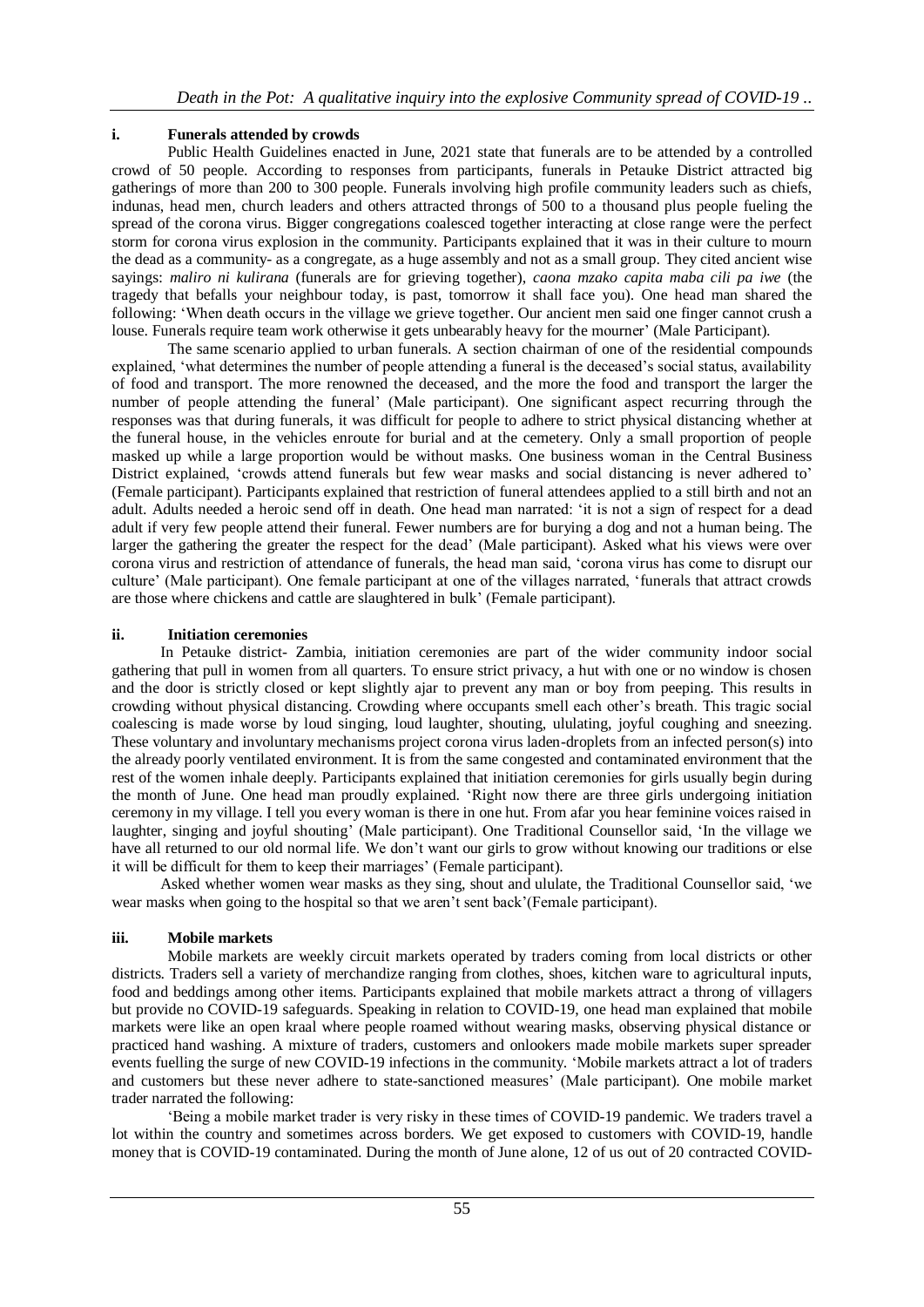19. We suffered. Our businesses stood still. Some of our trading team members and family members died. For me I lost dad to COVID-19' (Female participant).

## **iv. Non-compliance to masking and mask sharing**

Masking in public places is a requirement but according to responses from participants compliance was always low. Participants explained that the community complied with masking when entering premises with strict face mask enforcement. The strict enforcers of masking include banks, offices, shops and health facilities. Participants observed that people had a tendency to wear masks incorrectly or altogether took them off. One female teacher met outside the shopping mall observed a pattern of indifference: 'It's only when people reach premises enforcing face masks with conspicuous labels NO MASK NO ENTRY that's when they wear masks. Even then, their indifference to masking is clearly visible for example they retract the mask exposing the nose or the nose and the mouth' (Female participant). Other participants observed that members of the community treated corona virus with a cavalier attitude. They shared masks freely. One participant explained, 'I see a lot of people sharing masks. The moment one person has accessed a service, they give it to another and the next person does the same until the entire queue of 5 to 10 access a service using a single mask'(Male participant). Over sharing of masks, one business man shared the following, 'we were 30 of us in a truck going to collect a body at the mortuary. The Mortuary Attendant demanded to let in those wearing face masks but only 3 elderly men wore a mask each. The old men took off their masks and gave them to middle aged men to access the body' (Male participant). The study was directed to another interesting dimension of face masks prevailing in boarding schools. An 18 year old female met outside the shops who introduced herself as a Grade 12 student at one of the boarding schools shared something interesting. 'At our boarding school the moment you notice your face mask is missing then you know they have stolen it; immediately, you go out and steal whatever mask you find to access class or the dining hall' (Female participant).

## **v. Community meetings**

Community meetings are settings through which residents of an urban or village share common goals, distribute tasks and agree on timeline for implementation. COVID-19 takes advantage of community meetings because of mass gathering. Community meetings act as flashpoints spreading COVID-19 infection unintentionally to others in close proximity especially where public health precautions are ignored giving an opportunity for the corona virus to spread. Participants explained that community meetings were partly the source for the surge of COVID-19 cases in Petauke district. One section chairman of an urban residential area said, 'I think community meetings could have been partly to blame because we never stopped meeting and you can't know with certainty that my neighbour seated next to me has COVID-19 if they do not show any known signs of coughing and sneezing' (Male participant). In rural area the storyline of community meetings was the same. One head man reported, 'meetings are a sign of unity. If the head man does not call regular meetings then know that the village will desert him'(Male participant).

#### **vi. Home-based management of confirmed COVID-19 cases**

Asymptomatic to mild symptomatic confirmed COVID-19 cases are managed at home. Home-based management of COVID-19 requires staying at home and adhering to COVID-19 guide lines. COVID-19 cases require strict self-isolation to prevent spread. Without full education, loose or no surveillance, such cases easily sneak and actively participate in societal activities in small or big in-person gatherings sometimes without wearing masks. Participants narrated that some of the home-based managed cases of COVID-19, mixed in with scores of people in the streets, shops, markets, stations and other people-filled places either because they lacked full information or were under loose or no surveillance at all to limit contact and follow COVID-19 guidelines. One mobile market trader narrated: 'my brother was not fully educated on meaningful self quarantine that protects the family, the neighbourhood and the entire community. He was all over visiting friends' (Female participant). Another mobile market trader added 'as long as health facilities do not work themselves to the ground to fully educate COVID-19 patients on how to carefully manage their condition at home and refer them to community structures for further monitoring and sensitization, these patients become a source of infection to members of the community. They roam streets; enter shops, visit friends or crowd transport not wearing masks' (Female participant).

#### **vii. Traditional Health Practitioners**

Traditional Health Practitioners are respected members of both the urban and rural community. They are highly regarded by rural communities as sources of healing, protection and hope. Their word is reverenced and swallowed whole. Instructions surrounding their treatments are adhered to with intense exactness. Majority of the sick in rural communities, flock to Traditional Health Practioners for treatment. They also visit the Traditional Practitioner for divination so that they know the vile individual at the centre of their illness. To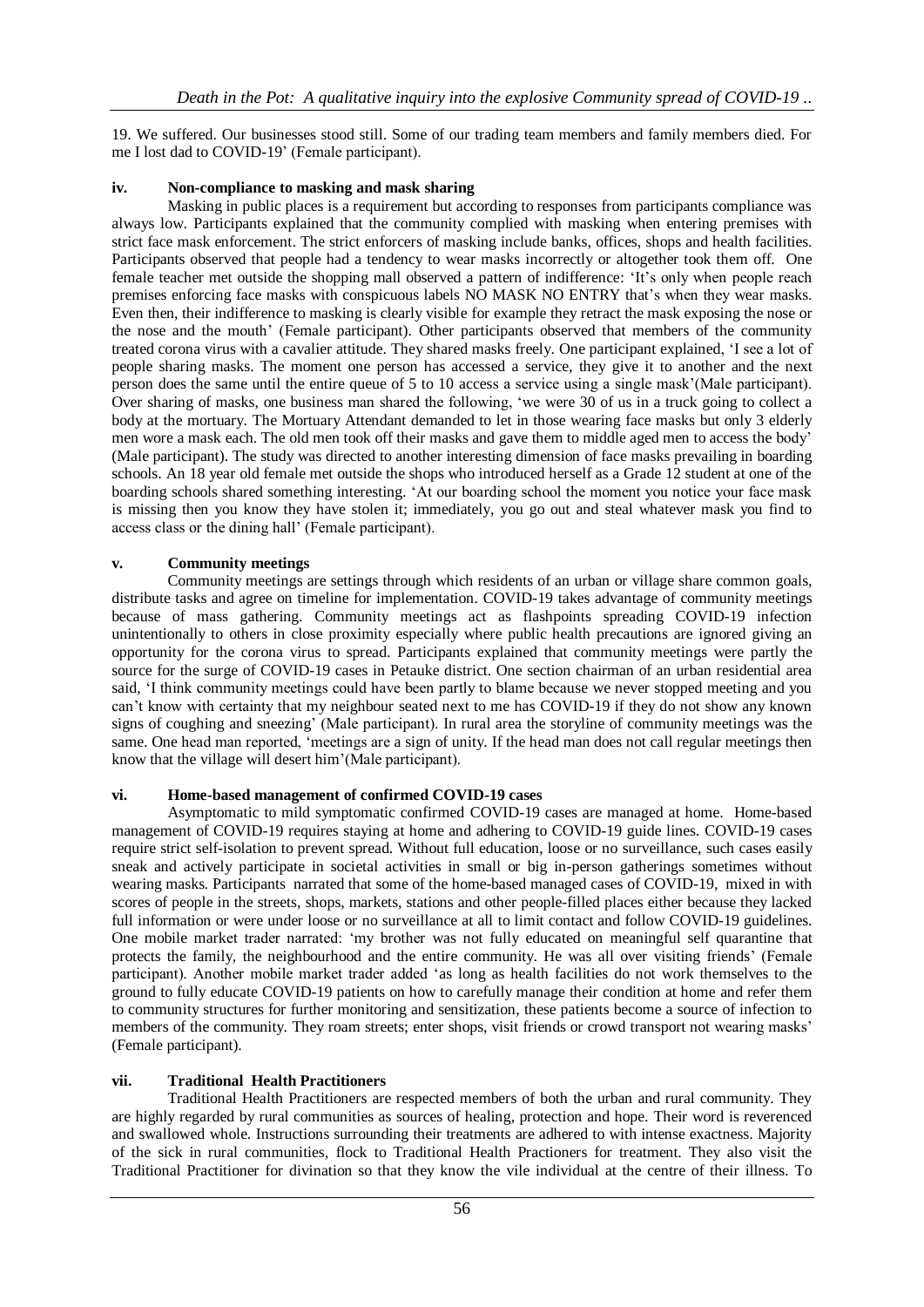accommodate huge numbers of the sick, Traditional Health Practioners build a temporal grass-shelter which they call a church. The visiting hour in the morning, lunchtime and evening add more people to the existing multitude of the sick and bedsidders in the Traditional Practitioner's ward. This cluster of people mixing and interacting at close range provides a fertile ground for COVID-19 to spread. One head man observed, 'Traditional Healers pull enormous crowds of invalids but the environment in which the sick and bedsidders share for weeks and months is usually congested and dirty. I strongly believe that it is from such places that some of my people acquired COVID-19 infection' (Male participant). But most Traditional Health Practitioners are deniers of the existence of COVID-19. They attribute COVID-19 to sorcery. This plays out negative to the people stranded in the backyard as they lower their guardrails against COVID-19 they stop physical distancing, hand washing wearing masks. They adhere to the ancient entrenched custom of shaking hands when greeting. Over the custom of shaking of hands one head man remarked, 'if health workers educate us that handshakes transfer corona virus from one person to another then whatever happens at the witchdoctor's admission wards fuels the spread of COVID-19'(Male participant).

# **viii. Overcrowded transport**

Public transport is usually characterized by overcrowding with some passengers standing between police roadblocks. Overcrowding in transport increases the risk of passengers spreading COVID-19. Passengers become susceptible to corona virus as public health measures -hand sanitizing and physical distancing are not adhered to. Passengers cough and sneeze openly. They touch and contaminate surfaces. In this study participants explained that while banks, supermarkets, health facilities and government offices enforced physical distancing and masking, transporters violated both. One Taxi driver reported, 'my vehicle is a 5 seater but I make more money when I squeeze 3 more passengers to make 8'(Male participant). Asked whether his congested passengers wear masks, he replied, 'whether mask or no mask I take in' (Male participant). The other taxi driver explained that when schools closed abruptly during the month of June as a result of escalating COVID-19 cases, students clamoured for transport. 'We just had to overload them and use other roads to evade the police' (Male participant).

## **ix. Community Health Workers**

Community Health Workers play an important role in rural communities by assisting members of the community meet their health needs. Communities located far from health facilities entirely rely on Community Health Workers for Health Education, basic screening, basic testing and treatment especially at awkward timesat night. While Community Health Workers are engaged in a noble work, their work is fraught with COVID-19 risks due to close proximity they come to patients. With COVID-19 shadow looming large even in rural areas, Community Health Worker assignments in the community had become a very dangerous assignment midpandemic. One Community Health Worker explained the following: 'I remember so well during the month of June there were so many members of the community presenting with symptoms typical of Malaria but after testing the result would be negative. From a health facility, I would receive a report that their result for COVID-19 was positive. Imagine the exposure my colleagues have corona virus!'(Female participant).

#### **x. Travelling to COVID-19 Hotspots**

In Zambia, the month of May is a month for harvesting. Small scale farmers sell their agricultural products and travel a lot to visit relatives in urban areas or to procure merchandize from the capital city-Lusaka for their seasonal business. Exposure to COVID-19 begins in the buses where some enter without wearing masks or taking them off later. The threat to COVID-19 progresses as one mingles with other passengers on disembarking without adherence to physical distancing guidelines. One participant explained, 'just after harvesttime, people travel a lot to visit and for business. I am sure unrestricted movement to corona-hit provinces aided importation and spread of Corona virus in Petauke District' (Female participant). Asked why people travelled to the capital city a well-known corona virus hotspot, one trader at one of the markets said,

'well, my family has to feed and children have to go to school so I travel to the capital city to procure merchandize for sale' (Female participant).

#### **xi. Culture of visiting the sick**

The custom of visiting the sick at home characterizes the community life of the people of Petauke. One headman reported, 'when one falls sick in the village 10 or more people in separate groups visit in the morning, at noon and in the evening' (Male participant).A visit was said to be complete if the visitors squeezed themselves in the hut, spoke to the sick and presented gifts- food, medicines etc. Deviation from this norm attracted derision and negative labels. The deviant was labelled a witch and a heartless person who took pleasure in seeing others suffer. At one village, a female participant narrated, 'no one wants to be labelled a heartless witch in the community'(Female participant).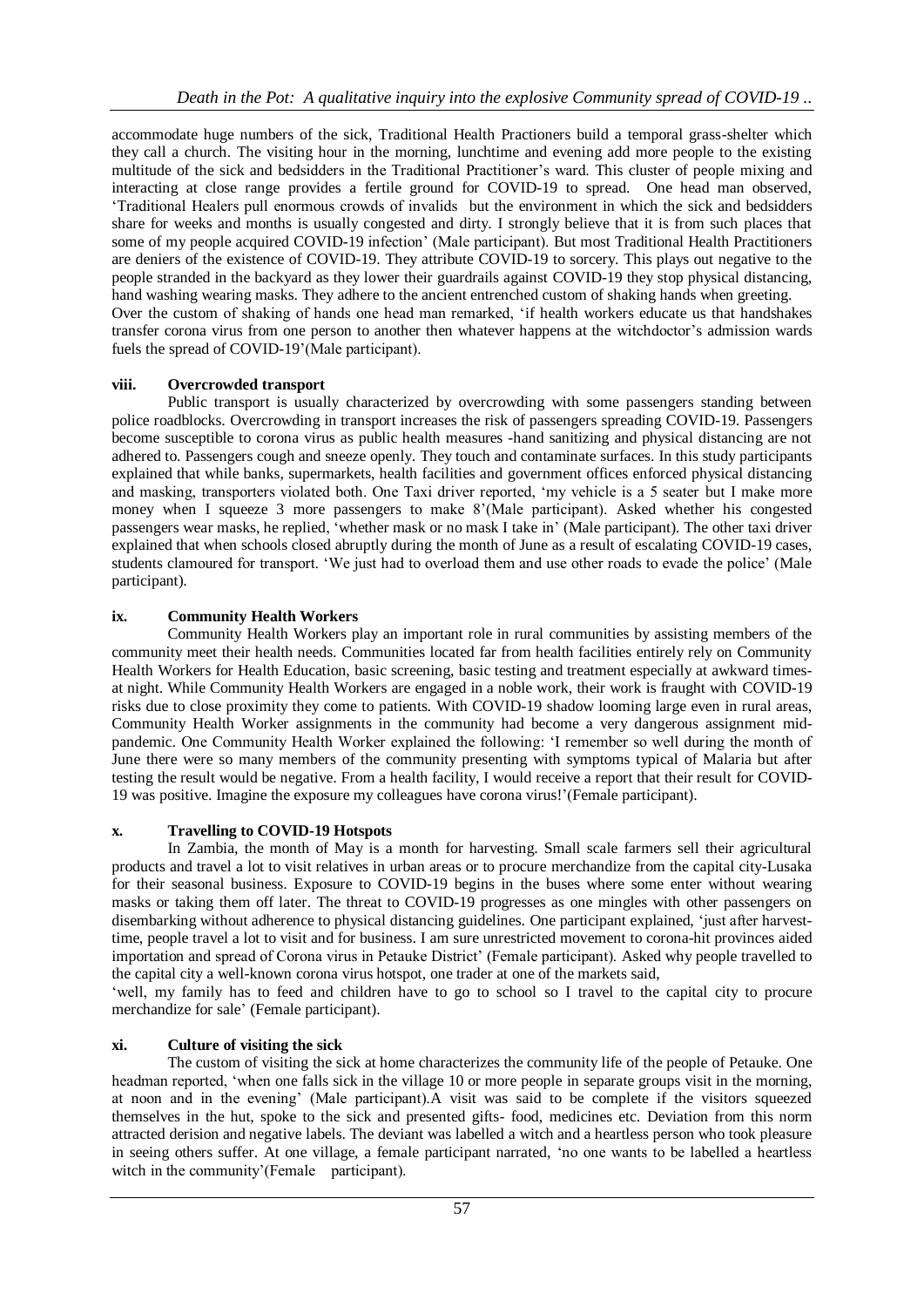Caring for one another especially in sickness was the expected way of life among church members too. The obligation to visit the sick was tighter when the church leader fell sick. 'We all go out to visit, sing and intercede loudly for our leader to get healed' (Female participant). During pre-pandemic times, such visits enhanced social bonds but mid-pandemic this custom becomes a super spreader even for corona virus. One participant who introduced herself as a deaconess explained that:

'4 members from our church complained of experiencing similar symptoms as those of the leader- fever, joint pains and fatigue exactly a week after we visited the leader at his home' (Female participant).

#### **IV. DISCUSSION**

COVID-19 is a global health threat to mankind. From its discovery in China in 2019, this respiratory viral infection hit continents within months. In Africa, the first case of corona virus was identified in 'Egypt on 14th February 2020' (Simulundu et al., 2020:455). In Petauke- Zambia, confirmed COVID-19 cases had a slowpaced beginning but sparked a sharp unexpected rise to 1, 311 in the month of June, 2021. The purpose of this study was to investigate community related factors that led to COVID-19 cases spiralling out of control and containment in a district with weak health care system. This study found that urbanites with higher economic status and education in Petauke were profoundly knowledgeable about transmission, symptoms and prevention of COVID-19. They attributed their awareness to watching television, listening to the radio, reading posters and flyers related to COVID-19. They also attributed their knowledge to sensitization programmes from Health Workers, the local Municipal Council, and from the church. For participants in villages, this study found astonishing low levels of awareness on transmission, symptoms and prevention of COVID-19. One female participant narrated: 'What I know is that corona is a disease for the rich. Why should it follow the poor? What do the poor have?'(Female participant). Poor levels of COVID-19 awareness have been reported in Malawi. A study by Li et al., (2021) titled *Knowledge, Attitudes, and Practices Related to COVID-19 Among Malawi Adults: A Community-Based Survey* found that members of the community with higher economic status and education in Lilongwe- Malawi had higher levels of awareness on COVID-19 while those with low levels of economic status and education had correspondingly low levels of awareness on COVID-19.

A couple of months, between September, 2020 and May, 2021, COVID-19 had a slow reach in Petauke district- Zambia. The month of June 2021 however, recorded an unusual spike of COVID-19 cases characterized by overflowing hospitalizations and deaths. For a district lagging behind in COVID-19 vaccination, a sudden surge in COVID-19 case load spelt doom for the district. This study found that the deadly surge of COVID-19 was experienced across the district. The surge was sudden and without warning. It totally ambushed the community. A female participant commenting on the COVID-19 surge in Petauke said, 'the wave hit us so hard that within few weeks there were so many people reported sick or dead of COVID-19'(Female participant). Findings of this study support those from India. Samarasekera (2021) describing India's deadly COVID-19 surge wrote: 'India's surge in cases started in mid-March 2021 and rose rapidly in April' (Samarasekera 2021:238). Africa Center for Strategic Studies (2021) describes India's COVID-19 spike as it 'hit the country like a cyclone in early April' (African Centre for Strategic Studies 2021:1). This study also found that the community in Petauke was characterized by two groups: COVID-19 deniers and COVID-19 acceptors. Deniers of COVID-19 utterly refused that it ever existed. Some invoked COVID-19 conspiracy theories that COVID-19 was a political ploy to win donor funds. One participant met at the Central Business District simply said, 'I don't think COVID-19 ever exists. For me it's a whetted political ploy to win donor funds' (Male participant). These findings are similar to Cornwall(2020)'s observation: days after corona virus case identification in the United States on 20 January 2020, conspiracy theories filled social media platforms namely the virus was a scam—part of a plot to profit from an eventual vaccine fill.

This study found a range of community-led practices that promoted mass gatherings propelling community spread of COVID-19 in Petauke. Funerals, initiation ceremonies, community meetings and the culture of visiting the sick attracted crowds interacting very close in and out doors without masking and practising hand hygiene. Funerals for community leaders were reported to attract huge crowds without strict observance of adherence of COVID-19 guidelines. One participant reported, 'when people know it's the chief or any other community leader who has died then everyone clamours to attend the funeral' (Male participant). Jaja et al., (2020) in a South African study found that government regulations allowing 50 attendees at a funeral was not strictly adhered to resulting in mass gatherings where social distancing was compromised during food sharing as people sat very close without masking resulting in the spread of corona virus. Initiation ceremonies for girls attract crowds of women in one place for a period of 21days to 30days. Though such activities have peak periods of attendance, they have potential to spread corona virus easily because of singing, shouting, loud laughter, encased in structures with poor ventilation. Commenting on Male Circumcision as a cultural event with potential to spread corona virus, Jaja et al., (2020) observed a lingering 'danger of the spread of COVID-19 from such activities'(Jaja et al., 2020: 1078).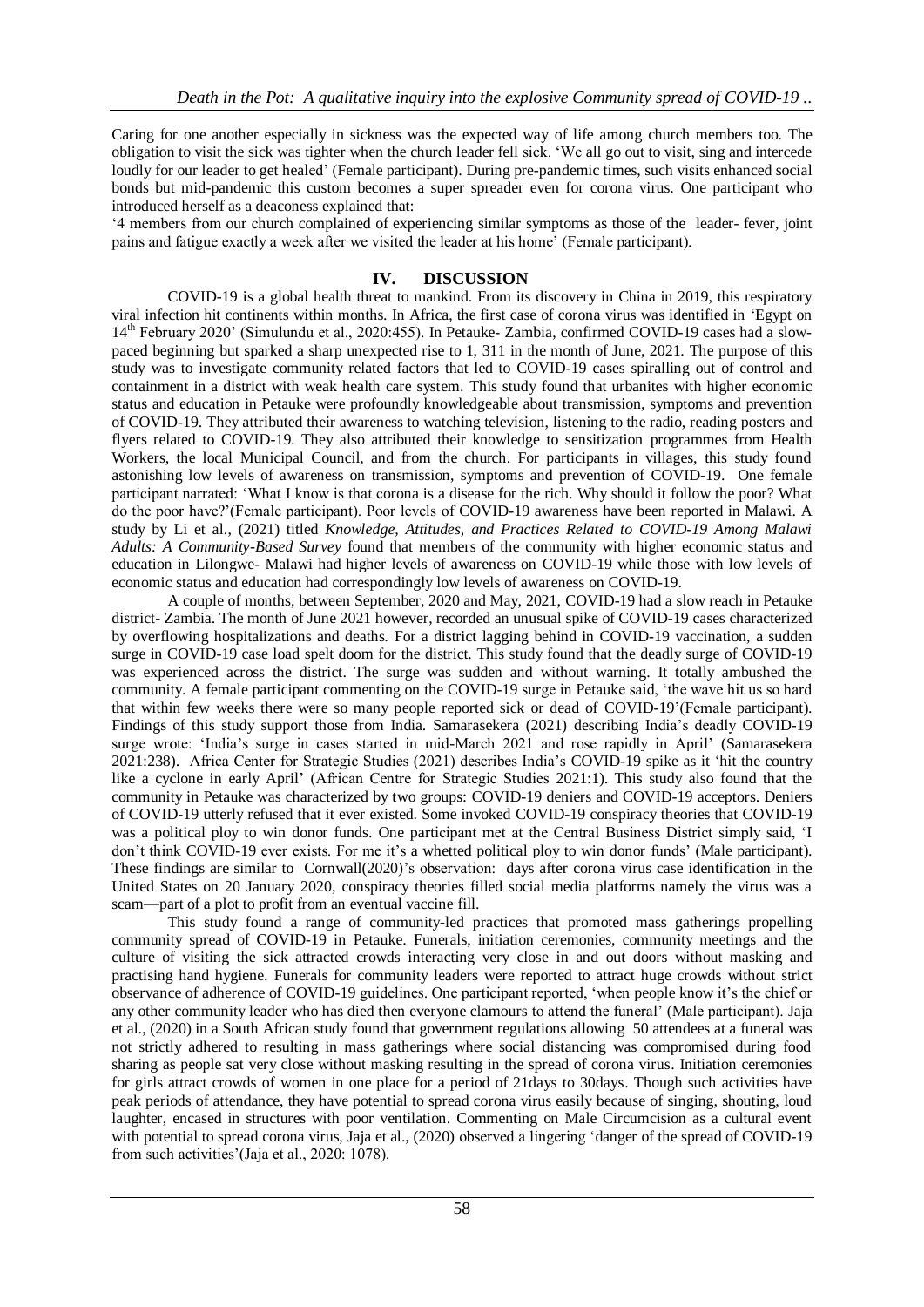#### **V. CONCLUSION**

COVID-19 has ravaged communities worldwide within a short period of time due its fast-paced transmission. This qualitative survey investigated factors that contributed to community spread of COVID-19 in Petauke District- Zambia. The study found that COVID-19 denialism coupled with mass gatherings devoid of precautions lowered the community COVID guard. When the new COVID-19 third wave struck suddenly, without any signal, during the month of June, 2021, cases increased exponentially straining available health care resources due to mass hospitalizations.

#### **VI. RECOMMENDATIONS**

This study recommends extensive and aggressive sensitization on COVID-19 to communities by Health Workers and Community Health Volunteers to ensure communities are knowledgeable and practice attitudes and behaviours that mitigate spread of COVID-19. The study recommends enforcement of COVID-19 protocols in all settings to ensure controlled crowds in funerals and other social gatherings, masking in public, and hand washing. The study also recommends strengthening community structures to enhance community surveillance and rapid response to pandemics. Health facilities to be revamped with COVID-19 diagnostic and treatment supplies, medicines and protective equipment. The study finally recommends that Traditional leaders and other Community leaders be engaged seriously for enhanced support in the fight against COVID-19 pandemic.

#### **ACKNOWLEDGEMENT**

The authors wish to thank all participants for their willingness and time to participate in this study.

#### **REFERENCES**

- [1]. Abel T, McQueen D.2020. The COVID-19 pandemic calls for spatial distancing and social closeness: not for social distancing!. *Int J Public Health* 65(3):231
- [2]. Africa Center for Strategic Studies 2021. Lessons for Africa from India's Deadly COVID-19 Surge <https://africacenter.org/spotlight/lessons-for-africa-from-indias-deadly-COVID-19-surge>
- [3]. Anfinrud, P. Bax, C.E., Stadnytskyi, V. Bax, A. 2020 Could sars-cov-2 be transmitted via speech droplets? *medRxiv*
- [4]. Azizah F. Siddiqui, A.F., Wiederkehr , F., Rozanova , L. Flahault, A. 2020. Situation of India in the COVID-19 Pandemic: India's Initial Pandemic Experience. *International Journal of Environmental Research and Public Health*
- [5]. Backer, J.A., Klinkenberg, D., Wallinga, J.2020. Incubation period of 2019 novel coronavirus (2019-nCoV) infections among travellers from Wuhan, China, 20- 28 January 2020. Euro Surveill. 2020;25:2000062
- [6]. Balkhair, A.A. 2020.COVID-19 Pandemic: A New Chapter in the History of Infectious Diseases *Oman Medical Journal* [2020], Vol. 35, No. 2: e12[3 https://www.ncbi.nlm.nih.gov/pmc/articles/PMC7171815/pdf/OMJ-35-02-2000045.pdf](https://www.ncbi.nlm.nih.gov/pmc/articles/PMC7171815/pdf/OMJ-35-02-2000045.pdf)
- [7]. Bourouiba, L., Dehandschoewercker, E., Bush, J. W.M.2014. Violent expiratory events: on coughing and sneezing. *J Fluid* Mech 2014;745:537-63. doi: 10.1017/jfm.2014.88.
- [8]. Bourouiba, L. (2020). Turbulent gas clouds and respiratory pathogen emissions: potential implications for reducing transmission of COVID-19. *JAMA* 2020. [Epub ahead of print.] doi: 10.1001/jama.2020.4756. pmid: 32215590
- [9]. Braun, V., Clarke, V.2006. Using Thematic Analysis in Psychology. Qualitative Research in Psychology, 3(2), 77-101 <http://dx.do:org/10.1191/1478088706qp06309> Retrieved on the 30th of June, 2021
- [10]. Braun, V., Clarke, V. 2012. Thematic Analysis. In H.Cooper, P.M.Camic, D. Sher (Eds.), APA handbook of research methods in psychology, vol. 2 Research designs: Quantitative, qualitative, neuropsychological, and biological, 57-71 American Psychological Association<https://doi.org/10.1037/13620-004>
- [11]. Chauhan, A., Mishra, N.L., Singh, A., Besra, B.2020. How far is India from Community Transmission of COVID-19? <https://www.downtoearth.org.in/blog/health/how-far-is-india-from-community-transmission-of-COVID-19> 72474
- [12]. Cornwall, W. 2020.Just 50% of Americans plan to get a COVID-19 vaccine. Here is how to win over the rest https://www.science.org/news/2020/06/just-50-americans-plan-get-COVID-19vaccine-here-s-how-win-over-rest
- [13]. Creswell, J.W. 1998. *Qualitative inquiry and research design: Choosing among five traditions*. Thousand Oaks, CA:Sage Publications
- [14]. Du Toit, A. 2020. Outbreak of a novel coronavirus. Nat Rev Microbiol. 2020;18:123. doi[:10.1038/s41579-020-0332-](https://doi.org/10.1038/s41579-020-0332-0) [0.](https://doi.org/10.1038/s41579-020-0332-0) [\[Crossref\],](https://www.tandfonline.com/servlet/linkout?suffix=CIT0005&dbid=16&doi=10.1080%2F22221751.2020.1775132&key=10.1038%2Fs41579-020-0332-0) [\[Web of Science ®\],](https://www.tandfonline.com/servlet/linkout?suffix=CIT0005&dbid=128&doi=10.1080%2F22221751.2020.1775132&key=000514142000002) [\[Google Scholar\]](http://scholar.google.com/scholar_lookup?hl=en&volume=18&publication_year=2020&pages=123&author=A.+Du+Toit&title=Outbreak+of+a+novel+coronavirus)
- [15]. Ferretti, L., Wymant, C., Kendall, M, et al.2020. Quantifying SARSCoV-2 transmission suggests epidemic control with digital contact tracing. Science. 2020;368(6491). Doi:10.1126/science. abb6936.
- [16]. Gandhi, M., Yokoe, D.S., Havlir, D.V. 2020. Asymptomatic Transimission, the achilles'heel of current strategies to control COVID-19. N.Engl J Med 2020; NEJ Med 2009758
- [17]. Güner, R., Hasanoğlu, I, Aktaş, F.2020. COVID-19: Prevention and control measures in community. *Turkish Journal of Medical Sciences* http://journals.tubitak.gov.tr/medical/ doi:10.3906/sag-2004-146 50: 571-577
- [18]. Gupta, R., Pal, S.K., Pandey, G.2020. *A Comprehensive Analysis of COVID-19 Outbreak situation in India*  <https://doi.org/10.1101/2020.04.08.20058347> <https://www.medrxiv.org/content/10.1101/2020.04.08.20058347v1.full.pdf>
- [19]. Jaja , I.F., Anyanwu , M.U., Chinwe-Juliana Iwu Jaja, C. J. I. 2020.Social distancing: how religion, culture and burial ceremony undermine the effort to curb COVID-19 in South Africa [https://www.ncbi.nlm.nih.gov/pmc/articles/PMC7336991/pdf/TEMI\\_9\\_1769501.pdf](https://www.ncbi.nlm.nih.gov/pmc/articles/PMC7336991/pdf/TEMI_9_1769501.pdf) Emerging *Microbes & Infections* 2020, VOL. 9 https://doi.org/10.1080/22221751.2020.1769501
- [20]. Kraemer, M. U. G. et al. 2020. The effect of human mobility and control measures on the COVID-19 239 epidemic in China. Science 21, eabb4218
- [21]. Li, Y., Liu, G.,Egolet, R.O.,Yang, R., Huang, Y., Zheng, Z. 2021. Knowledge, Attitudes, and Practices Related to COVID-19 Among Malawi Adults: A Community-Based Survey. *Int. J. Environ. Res. Public Health* 2021 18, 4090. https://doi.org/10.3390/ ijerph18084090